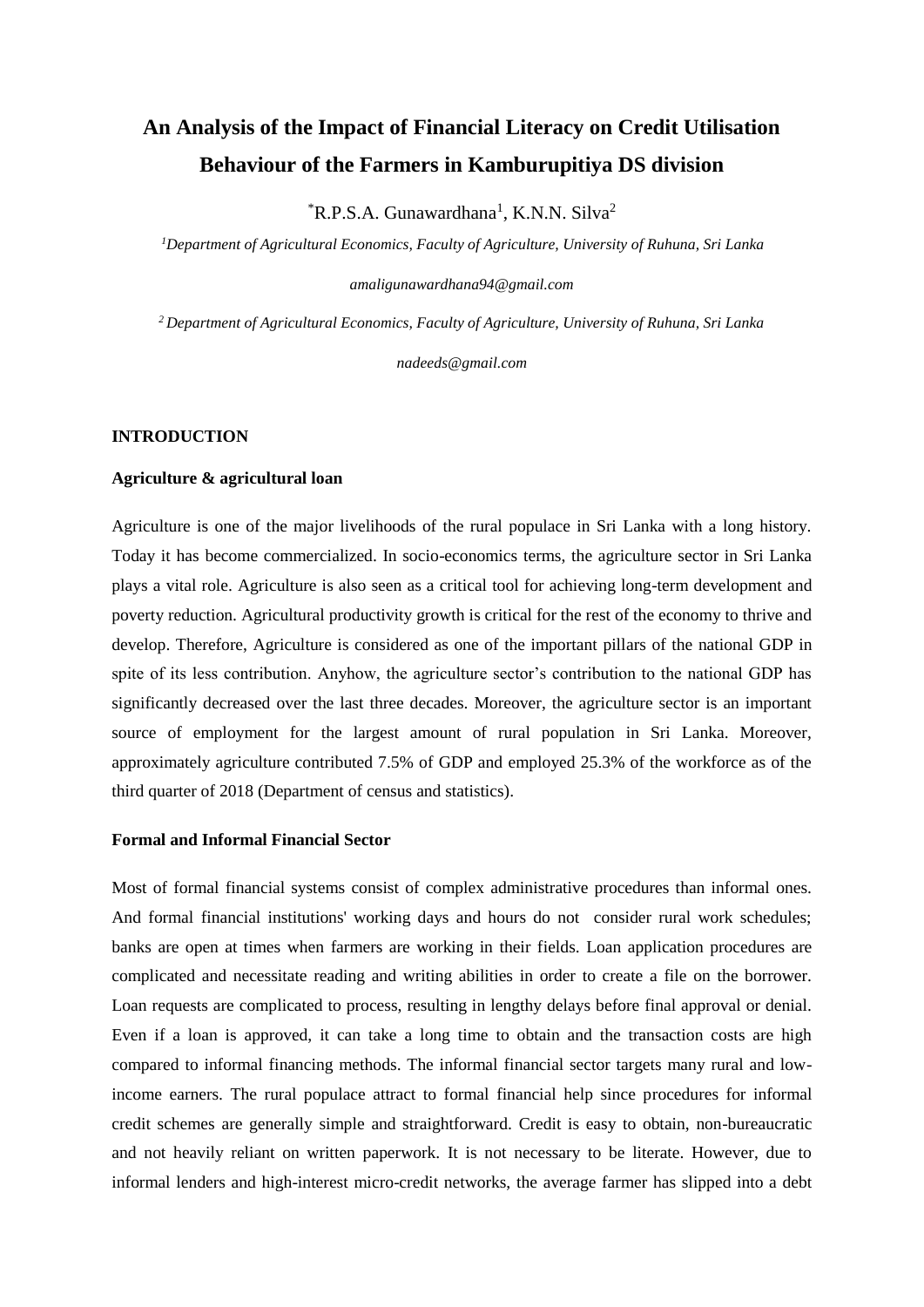trap. The Central Bank, commercial banks, savings institutions, cooperatives and the stock market serve as the formal sources of finance. In the informal loan market, money lenders, local bankers, mortgage brokers, dealers and merchants, landowners, acquaintances and relatives serve as intermediaries. Interest rates in the unorganized market are higher than in the organized market.

There are financial institutions, including banks and non-banking lenders, which provide credit facilities to the agricultural sector, and it has become imperative for CBSL to set aside 10% of the loan portfolio to provide credit facilities for agricultural development. (CBSL, 2016). Low-interest rates, long repayment periods, and minimal document requirements are the advantages of agricultural loans which are not included in other types of loan schemes. NSRCS, *Govi Shakthi* credit scheme, *Thurusaviya* credit scheme, credit for paddy purchasing, *Kapruka* credit scheme and credit for the Tea smallholders are the credit facilities delivered by BOC. *Kapruka Ayojana* loan scheme and *Saubagya*  loan scheme are offered to farmers by People's Bank. These are the prominent loan schemes offered by state-owned banks. Private sector banks are reluctant to lend to agricultural credit facilities when considering government banks. Apart from those loan schemes, the government has implemented programs that encourage agricultural activities to the socio-economic prosperity of the people of the country. The governments that came to power in Sri Lanka were improving the support institutional framework for the rural sector. Such improvements include a guaranteed pricing scheme for farm produce, a formal rural loan scheme and crop insurance. That kind of credit facility helps farmers to fulfil their capital requirements and uplift their living standards. Farmers prefer government-led credit facilities due to the absence of collateral issues, strict monitoring procedures, and strict repayment mechanisms.

# **Financial literacy**

Literacy is the ability to identify, understand, interpret, create, communicate, and compute, using printed and written materials associated with the varying context (Grant, 1986). Financial literacy deviates from general literacy because it emphasizes the financial aspects related to literacy. That financial literacy plays a vital role in people's lives because every person does transactions. Financial literacy is considered a core skill to deal with the modern financial environment around the world (Aggarwal, Gupta and Singh,2014) Accordingly, financial literacy is a core competency that allows people to manage their monetary aspects in effective ways. For that at least they need a minimum level of financial literacy to continue day-to-day activities. In both developed and developing countries' policymakers emphasize that financial literacy is a crucial factor & financial literacy is awareness and knowledge about financial products, institutions, financial skills and financial capabilities (Xu and Zia, 2012). Financial literacy is not all about the knowledge but also the ability to use that knowledge and skill of financial concept management and financial decision making (Nunoo and Andoh, 2011). Also, it emphasizes competency in financial planning, advantage service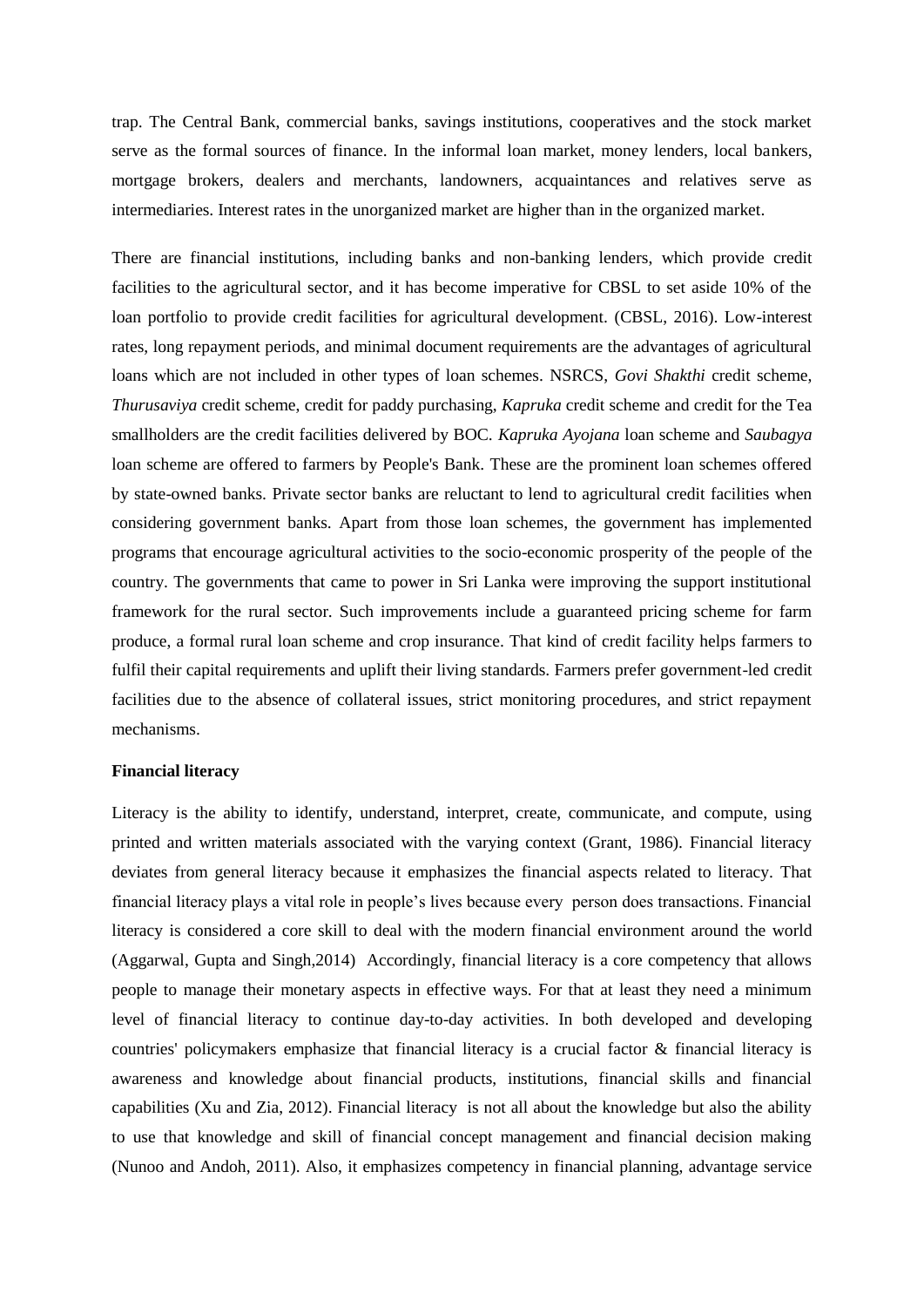methods, customer rights, time value of money, compound interest, the mechanics of a credit card (Ombongi, 2015). Financial literacy positively impacts people's personal and business life and it helps to mitigate social and psychological pressures and enhance the welfare of the family (Taft *et al.*, 2013). People who are financially literate take wise decisions in day to day life regarding monitory aspects.

# **Loan utilization**

Loan utilization is the amount of credit that has been used compared with how much credit has been extended by a lender. The loan is an important factor in agriculture when used properly (Khatun, Mian and Khatun, 2014). Therefore, the provision of credit facilities to the farmer will help them achieve the desired outcome. Loan utilization after getting a loan depends on the understanding of the farmer or the purpose. Some loans are used solely for the purposes for which they were obtained. Some of them are used for some other productive purpose but not for the specific purpose mentioned earlier. Some loans are partly used for productive purposes, and partially misused and some loans are misused (Pongen, Godara and Singh, 2019).

# **Statement of the problem**

Agriculture is the main livelihood of the rural community in most developing countries like Sri Lanka. Anyhow the majority of rural farmers are facing challenges with accessing the resource, and they are poor in many resources. Similarly, the literacy level and socio-economic condition of the great proportion of rural farmers are low. Their general literacy is at a very low level. Most of them have not completed their primary education. They are lacking resources, and the access is limited to the resources. There were instances where some farmers did not own land. Similarly, , agrochemicals, and other inputs and machinery are costly. Due to that farmers have to bear the high cost. But they are lacking their own capital for that. At this point, they need financial support from another party.it may be formal or non-formal financial institutions. The banks, insurance, microfinance institutions are the formal bodies. Illegal financial lenders and borrowing from peers are the informal ways that farmers obtained credit facilities for their activities. In Sri Lanka, only government and regional banks are the agents who provide agricultural-based loan schemes for the farmers. BOC, People's bank, Regional development banks (RDB), *Sanasa* Bank, *Govi Jana, Ruhunu* Development bank (RDB) provide agricultural loan facilities to the farmers. The access to the institutions for the loan facilities is also limited due to some reasons. Collateral issues, low financial literacy, Interest rate, payback period, lack of third-party insurance constrained access to formal financial institutions.

Furthermore, after receiving the loan, several issues arise in terms of loan utilization and payback. The weakness of loan performance received from microfinance institutes is a major problem for some developing countries (Ombongi, 2015). Some farmers fully utilize the loan and at the same time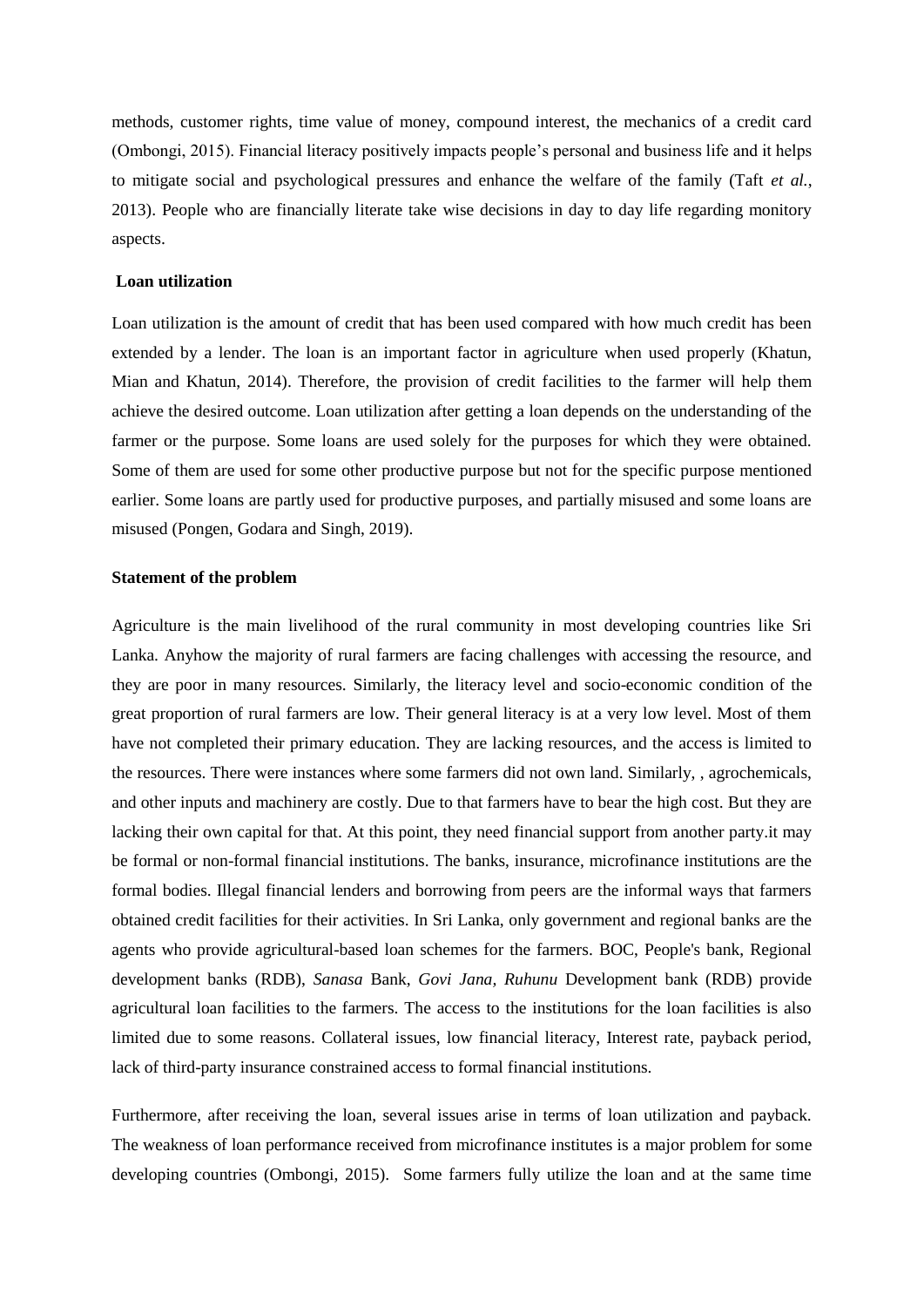some farmers misutilise the loan. Due to the use of that loan for family expenditures, the farmer could not be able to receive real output from that loan. The financial institution provides that loan for agricultural purposes, so they release some tight fines and penalties, impose low-interest rates, and provide some facilities which are not obtained by other loan receivers. These benefits led farmers to borrow more. Nevertheless, they do not have a real idea about how to use that loan with minimum risk and manage the repayments based on their income. Therefore, farmers are facing a great challenge in loan repayments due to mis/underutilization of the acquired loan. Therefore, the correct utilization of credit for agriculture is an essential consideration. For the correct utilization of the loan, farmers require a certain level of awareness and knowledge on financial matters. Therefore, this research aims to determine the relationship between financial literacy and loan utilization of rural farmers.

The poor loan repayment plan is not a mere issue in the farmers' context and it has created a huge financial burden to the financial institutions and the Government. The main objective of this subsidized loan facility is to alleviate rural poverty thought uplifting the agricultural sector. Anyhow, this objective of the credit schemes was not achieved in many contexts of the country due to the misutilisation of the agricultural loan by the rural farmers.

### **Research questions & Research Objectives of the Study**

In this research, a number of research questions have been addressed in context to farmers' knowledge on financial matters, the purpose of the loan acquisition and the impact of financial literacy on credit utilization.

### **Research questions**

- 01. Since it is supposed to have a healthy financial literacy for the effective utilization of the credit, the first research question was, what will be the current financial literacy level of the agricultural loan borrowers?
- 02. As there is a direct relationship between financial literacy and credit utilization behaviour with the farmer socio-economic characteristics, the second research question was to: what are the socio-economic characteristics of farmers that affect the financial literacy and credit utilisation behaviour ?.
- 03. When it comes to credit utilization, there can be several factors that affect farmers' credit utility behaviour. They can be the internal traits of the farmer or other external forces. Therefore, the next research question was to analyse whether financial literacy affects the credit utility behaviour of farmers.

### **Research Objectives**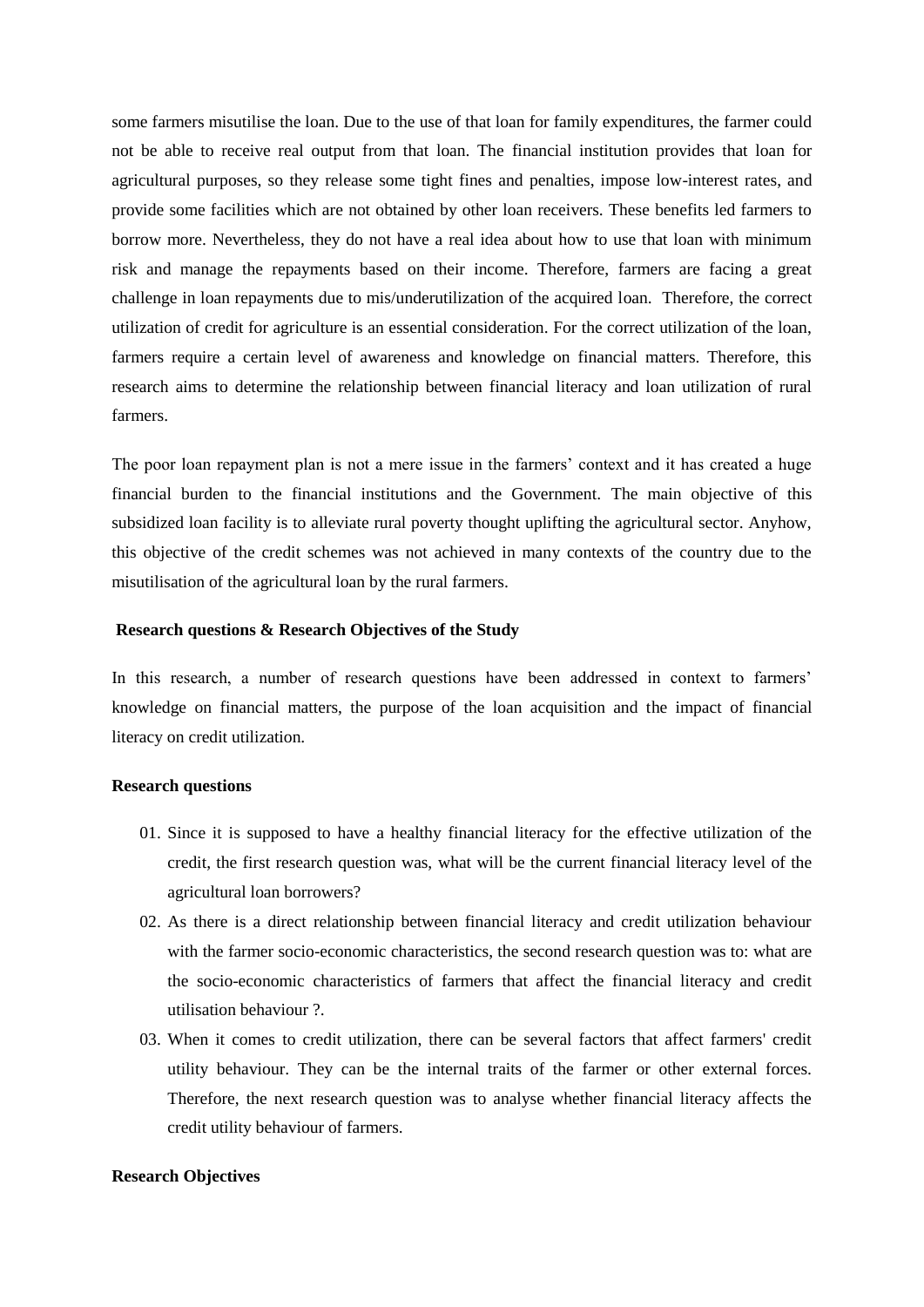The following research objectives were used to answer the above research questions,

- 1. To analyse the level of financial literacy and credit utilization behaviour of farmers in the *Kamburupitiya* DS division,
- 2. To analyse the impact of financial literacy on the credit utilization behaviour of the farmers in *Kamburupitiya* DS division.
- 3. To analyse the impact of farmers` characteristics on financial literacy and credit utilization behaviour and finally to give suggestions to improve financial literacy and effective loan utilization of farmers.

# **Significance of the study**

The agriculture sector is considered as one of the key sectors that strengthens the economy in South Asian countries like Sri Lanka. Financial provisions are tightly linked with the agricultural sector because most farmers lack enough resources and capital. There are so many studies that have been conducted independently to determine financial literacy level, loan utilization, and detect the factors which influence financial literacy and loan utilization. Nevertheless, most of them are limited to the developed context. Most financial literacy studies have been limited to the developed countries, and research into poor farming communities in developing countries has so far been ignored (Gaurav and Singh, 2012) and the Lusardi & Mitchell (2008) also stated the same. Among them, there was little research about the effect of financial literacy on loan utilization. Nevertheless, very few studies were conducted in the Sri Lankan context. Accordingly, this study analysing the impact of financial literacy on credit utility is important for farmers as well as for organizations providing financial services to agricultural objectives and extension services. This is because many rural communists are engaged in agriculture and many of them have obtained credit facilities.

### **Hypothesis**

The answers to Question 1 determine the financial literacy level and credit utilization behaviour of the farmer Also, question no 4 determine the relationships between financial literacy and credit utilization behaviour. The answer to question 2 will explain the impact of demographic characteristics on farmers' financial literacy levels and credit utilization behaviour. Following hypotheses are formulated, based on the questions and objectives of the research.

H0= The financial literacy of the farmers in the *Kamburupitiya* area has not had a significant impact on their credit utilization behaviour.

 $H_{1=}$  The financial literacy of the farmers in the *Kamburupitiva* area has a significant impact on their credit utilization behaviour.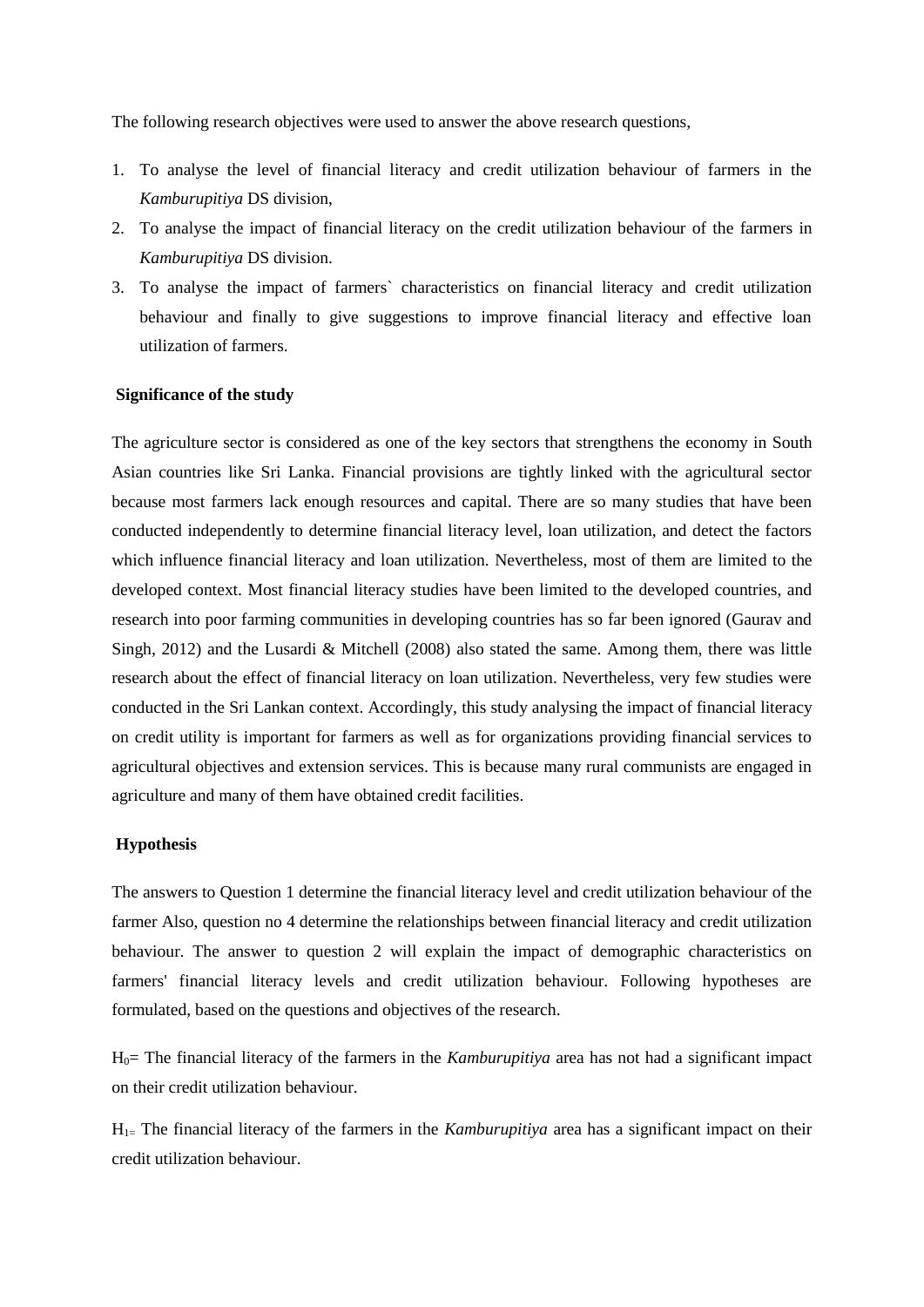H0= Age of the farmers in the *Kamburupitiya* area has not had a significant impact on their financial literacy.

H2= Age of the farmers in the *Kamburupitiya* area has a significant impact on their financial literacy.

H0= Educational level of the farmers in the *Kamburupitiya* area has not had a significant impact on their financial literacy.

H3= Educational level of the farmers in the *Kamburupitiya* area has a significant impact on their financial literacy.

H0= Income level of the farmers in the *Kamburupitiya* area has not had a significant impact on their financial literacy.

H4= Income level of the farmers in the *Kamburupitiya* area has a significant impact on their financial literacy.

H0= The age of the farmers in the *Kamburupitiya* area has not a significant impact on their credit utilization behaviour.

H5= The age of the farmers in the *Kamburupitiya* area has a significant impact on their credit utilization behaviour.

H0= The educational level of the farmers in the *Kamburupitiya* area has not had a significant impact on their credit utilization behaviour.

 $H_{6=}$  The educational level of the farmers in the *Kamburupitiva* area has a significant impact on their credit utilization behaviour.

H0= The income level of the farmers in the *Kamburupitiya* area has not a significant impact on their credit utilization behaviour.

H7= The income level of the farmers in the *Kamburupitiya* area has a significant impact on their credit utilization behaviour.

 $H<sub>0</sub>=$  The Size of the loan has not had a significant impact on their credit utilization behaviour.

 $H_{8=}$  The Size of the loan has a significant impact on their credit utilization behaviour.

 $H<sub>0</sub>=$  The purpose of the loan has not had a significant impact on their credit utilization behaviour.

 $H_{9=}$  The purpose of the loan has a significant impact on their credit utilization behaviour.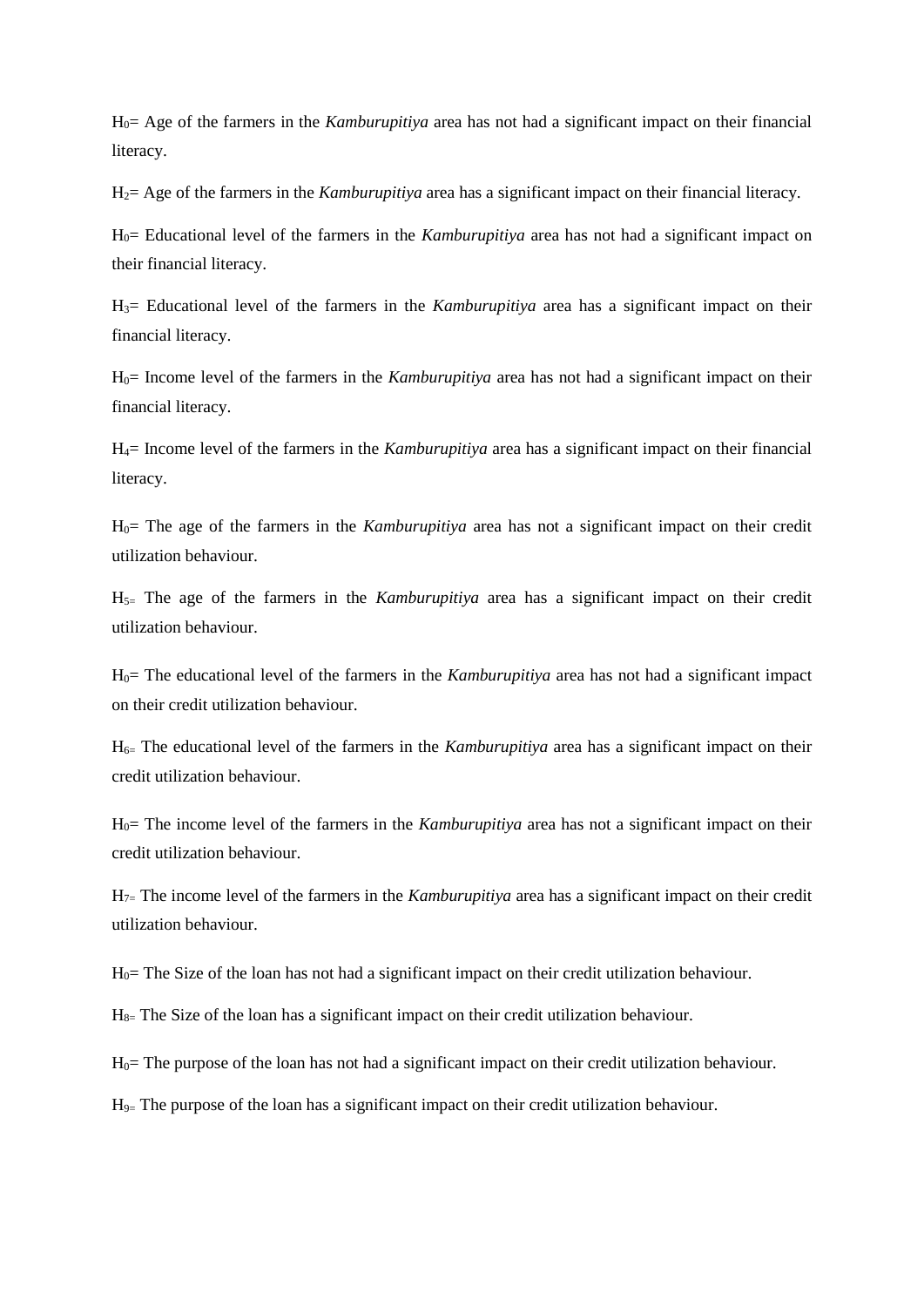### **METHODOLOGY**

# **Study area**

The study area was the *Kamburupitiya* DS division in *Matara* District. It is one of the 16 divisional secretary divisions in the *Matara* district. The division comprises 39 Grama Niladhari divisions. It covers an area of 61 sq. km and had a population of 40969 persons in 2012 (Department of census and statistics, 2012). The average temperature is  $27 \text{ °C}$ . The average rainfall is  $2775.3$  mm per year.

# **Population and sample selection**

The population was those who are received agricultural credit facilities from *Govijana* Bank, which belongs to the Agrarian service department. There were 125 credit receivers and 60 farmers were selected using a simple random sampling technique.

### **Data collection methods**

The primary data collection was done using a semi-structured questionnaire through phone calls interviews. Demographic factors, credit utilising activities, awareness about financial matters have been collected through the primary data collection. Banks reports, articles and books are used to collect data about various loan schemes and borrowers in each loan scheme. This questionnaire was consisted of four main sections to reach four objectives. The first part of the questionnaire is related to gathering information on the farmer's demographic factors, to achieve the objective to analyse the impact of farmers` characteristics on financial literacy and credit utilization behaviour. The second part of the questionnaire consists of questions to collect data on credit utility behaviour, and the third part collects information on awareness of basic financial facts. Parts II and III of the questionnaire help to reach the objective of identifying the financial literacy and credit utility behaviour of farmers in the *Kamburupitiya* DS Division.

### **Conceptual Framework**

In light of the wide exploration of similar research work, the conceptual framework has been designed. This study focuses on analysing whether any relationship between financial literacy level and credit utilization behaviour of the farmers in the *Kamburupitiya* DS division. Financial literacy level was measured through awareness about basic financial matters such as bank accounts, interest rates, credit schemes, bookkeeping, online banking, and cheque transaction. And also this study tried to reveal socio-economic factors that affect financial literacy level and evaluate socio-economic factors, credit size and the purpose of the loan which may affect the credit utilization behaviour of the farmers

# *Figure 1: Conceptual Framework*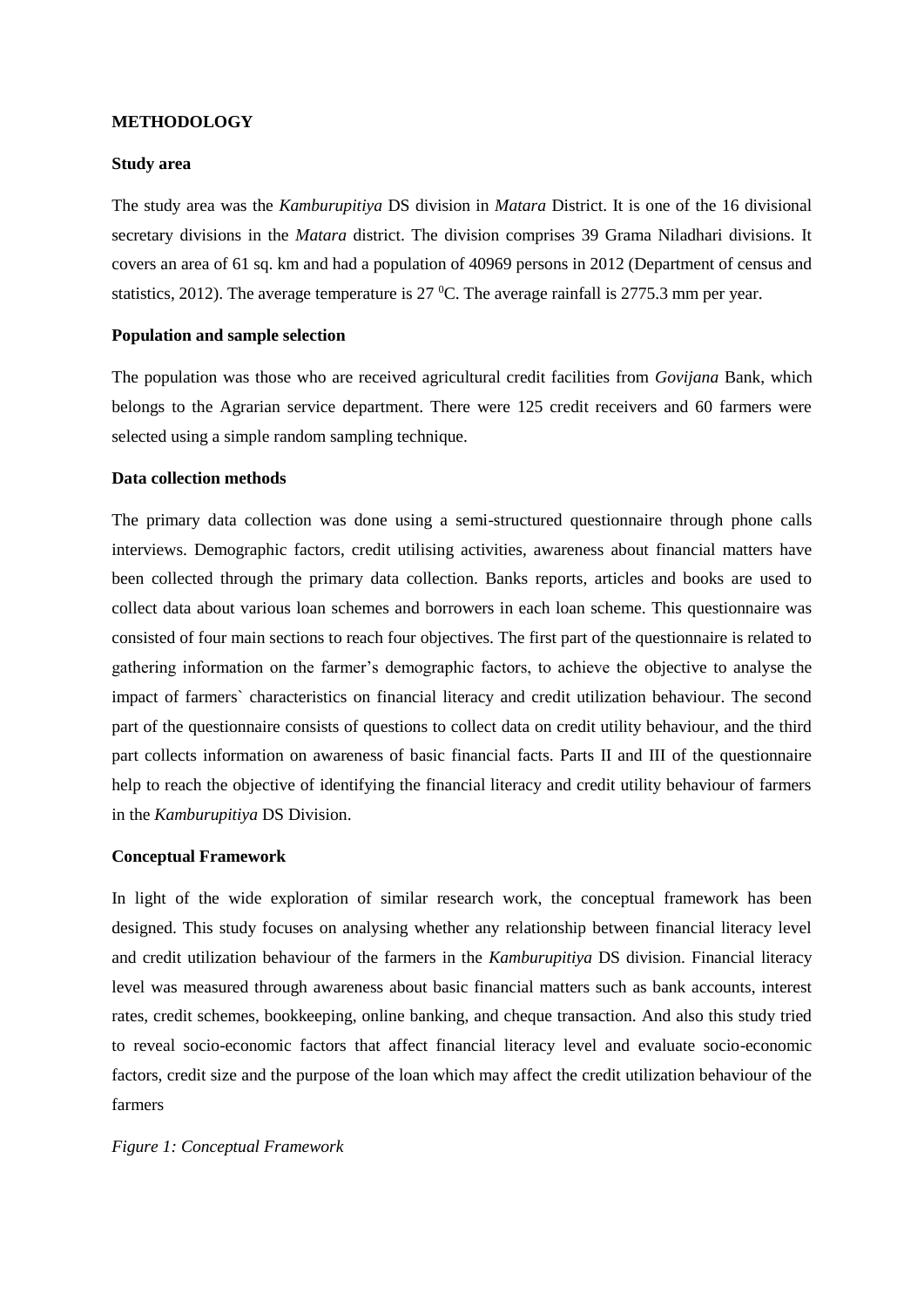

The collected data were tabulated and then analysed using the statistical package for social sciences (SPSS) software and presented with findings descriptively and statistically such as averages and percentages. Relevant table extracts and graphs are also included here to give deeper meaning to the data presented. Percentage analysis was used to study the general characteristics of farmers which included age, education, major income source, income level, the purpose of the loan and loan size. The percentage is formed by dividing the number of respondents in the relevant category by the total number of respondents in the sample.

Chi-square analysis was done to determine the relationship between dependent and independent variables. For this, financial literacy level was taken as the dependent variable and farmers' age, education and income level was considered as independent variables. Wilcoxon signed-rank test was used to analyse five-point Likert scale data ranging from very poor to excellent in inferential data analysis. Each variable was subjected to test the reliability and the variables that have Cronbach`s alpha value above 0.7 were taken for the analysis. As well as credit utilization behaviour was taken as the dependent variable and farmers' age, education credit size, the purpose of the loan and income level was considered as independent variables.

### **RESULTS AND DISCUSSION**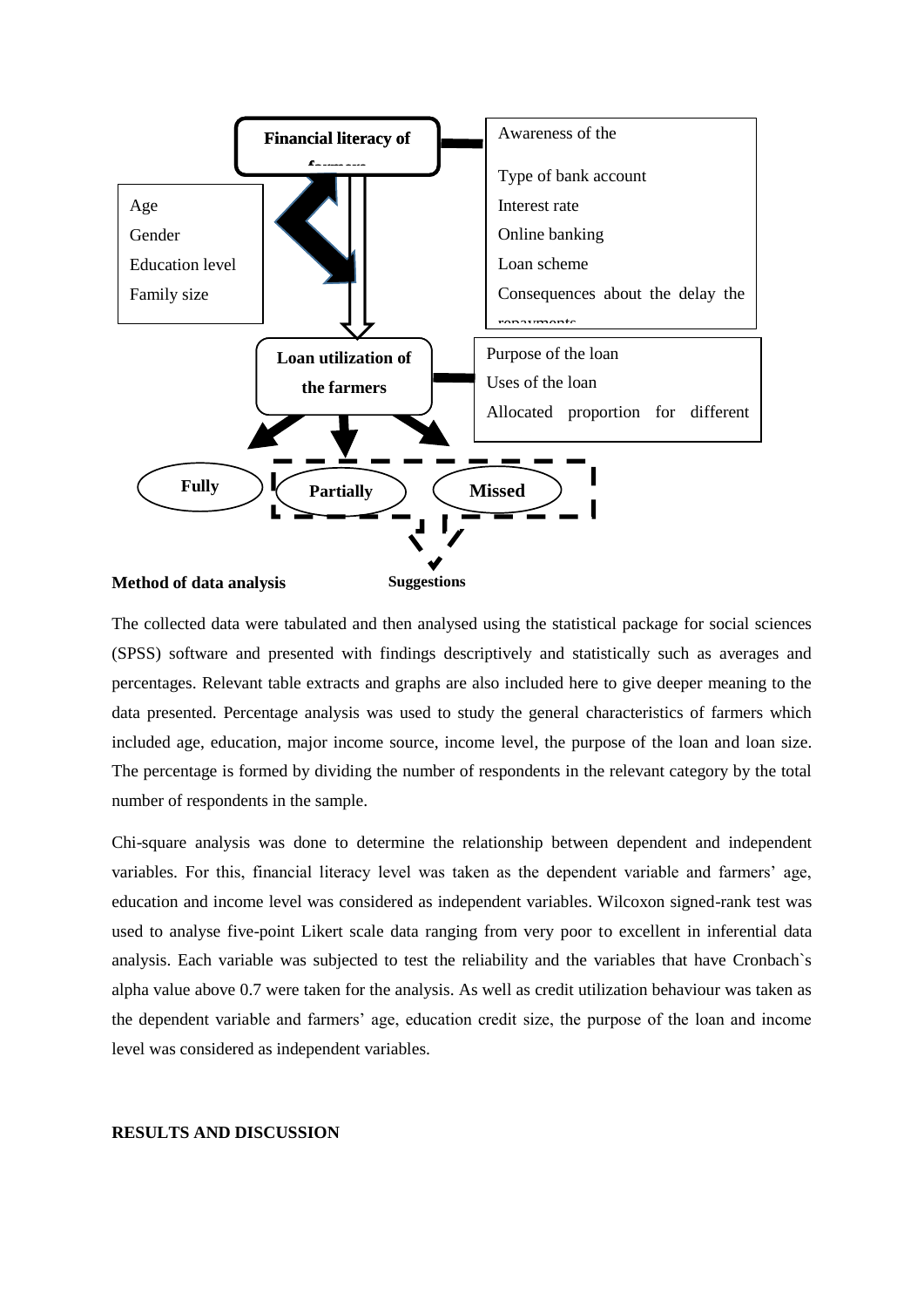This chapter represents the results that were obtained through the analysis of collected data. Furthermore, results were interpreted and discussed according to research objectives.

| Demographic                                       | <b>Status</b>           | Frequency        | Percentage       |  |
|---------------------------------------------------|-------------------------|------------------|------------------|--|
| Gender                                            | Male                    | 01               | 98.3%            |  |
|                                                   | Female                  | 59               | 1.7%             |  |
|                                                   |                         |                  |                  |  |
| Civil<br>of<br>the<br>status                      | Single                  | $\overline{2}$   | 3.3 %            |  |
| respondents                                       | Married                 | 58               | 96.7%            |  |
|                                                   | Divorce                 | $\boldsymbol{0}$ | $\boldsymbol{0}$ |  |
|                                                   |                         |                  |                  |  |
| Age<br>category<br>of<br>the                      | $20-29$ years           | 6                | 10 %             |  |
| respondents                                       | $30 - 39$ years         | 21               | 35 %             |  |
|                                                   | $40 - 49$ years         | 16               | 26.7%            |  |
|                                                   | $50 - 59$ years         | 10               | 17.7 %           |  |
|                                                   | $60 - 70$ years         | $\boldsymbol{7}$ | 11.7 %           |  |
|                                                   |                         |                  |                  |  |
| Livelihood<br>of<br>the                           | Farming                 | 08               | 13.3 %           |  |
| respondents                                       | Non - Farming           | 52               | 86.7%            |  |
|                                                   |                         |                  |                  |  |
| Educational level of the Haven't formal education |                         | $\overline{4}$   | 6.7%             |  |
| respondents                                       | Primary Education       | 11               | 18.3 %           |  |
|                                                   | Up to $\mathrm{O/L}$    | 32               | 53.3 %           |  |
|                                                   | Up to A/L               | 13               | 21.7%            |  |
|                                                   | <b>Higher Education</b> | $\boldsymbol{0}$ | $0\ \%$          |  |

# *Table 1: Demographic factors*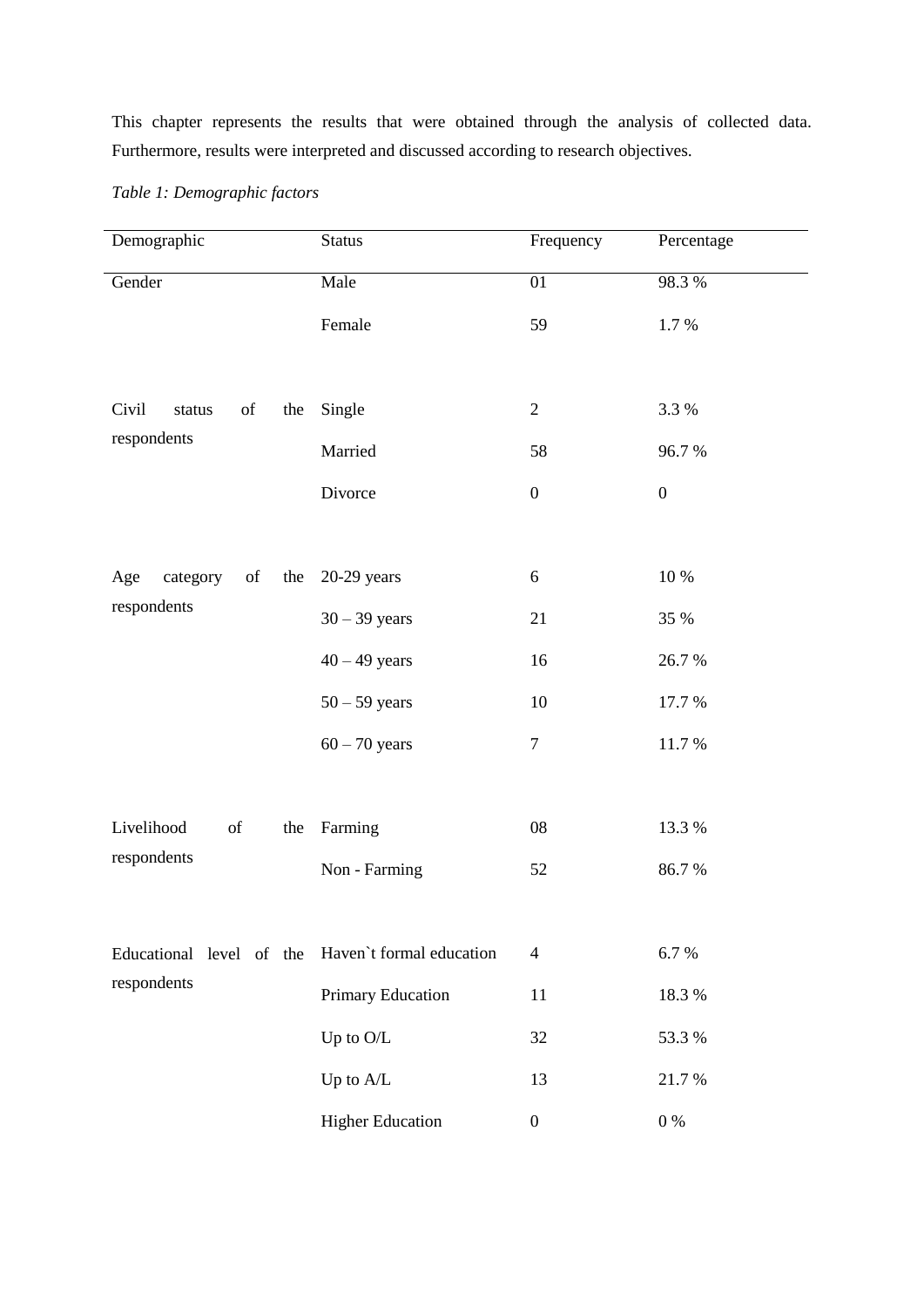| Monthly income level of $10000 - 20000$ |                 | 3  | 5 %         |
|-----------------------------------------|-----------------|----|-------------|
| the respondents (Rs)                    | $20000 - 30000$ | 29 | 48.3%       |
|                                         | 30 000 40 000   | 21 | <b>35 %</b> |
|                                         | $40000 - 50000$ | 5  | 8.3 %       |
|                                         | < 5000          | 2  | 3.3 %       |
|                                         |                 |    |             |

### **Source: survey data-(2020)**

It is observed that the majority of credit receivers are female and it was 98.3 per cent as a percentage of the total sample. The rest of the others are male, and it contributes 1.7 per cent. The majority of loan borrowers are married. It was 96.7 per cent of the total respondents. Most of the borrowers are women and married. This has happened due to the nature of Govi Jana bank Credit schemes. The loan scheme is supposed to distribute among team members, and each member of the team has an equal responsibility to repay the loan. Therefore, occasional group meetings have to be organized. Frequent group gathering is not convenient for the male borrowers as they are engaging in other incomegenerating activities. Therefore, women tend to borrow loans who attend these meetings.

According to the findings, the majority of respondents belonged to the 30 - 39 years age category. As a percentage, it was 35 per cent. In context to income generating activities of the respondents, it is observed that only 13.3 per cent of respondents were doing farming as their main livelihood. The Rest of 86.7 per cent of respondents were doing farming as an alternative income source. Mainly Rice farmers, tea growers, cinnamon growers, pepper growers, and banana and pineapple producers make up the farming community. The non-farming group includes government employees, business owners, private labourers, drivers, and fishermen. Those who are engaging with business activities use that loan for their business activities. Widhiyanto *et al,*(2018) also revealed that Some agricultural credit receivers have other jobs such as carpenter, traders, factory working, and others non -farm activities. Respondents have the main occupation as farmers if more than 50 per cent.

The majority of respondents were educated up to the Ordinary Level. It is 53.3 per cent. None of the respondents received higher education. Moreover, 7 per cent of respondents did not have any formal education. In context to the monthly income category, the majority of the respondents were in the Rs 20000-30000 per month income category, which was 48 per cent as a percentage, and the lowest percentage of respondents (3 %) was recorded to the < 50000 classification. Secondly, 35 per cent of respondents were belonged to Rs. 30000-40000 per month income category.

# **Purpose of the loan borrowings**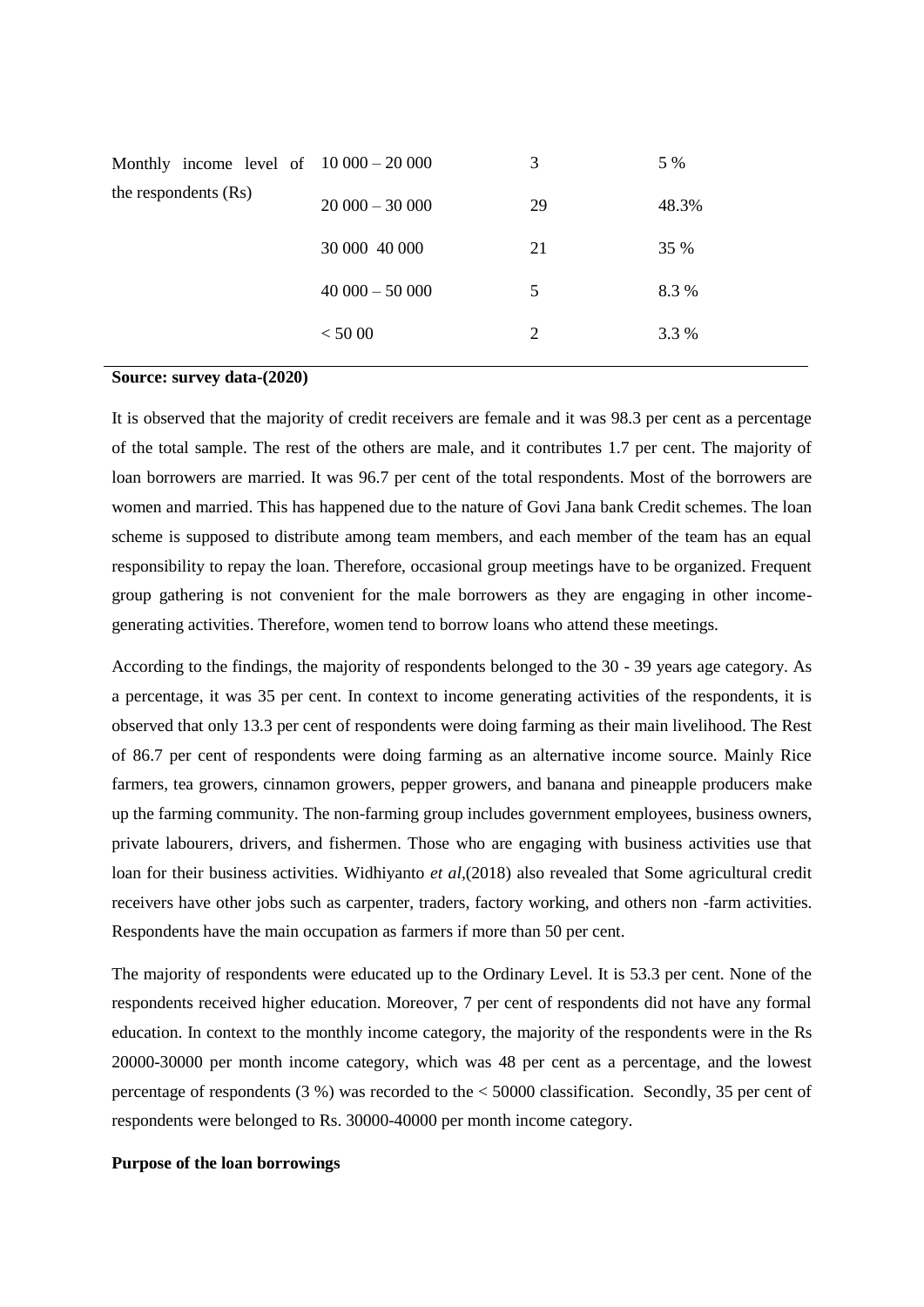### **Table 2: Purpose of the loan**

The above table 3.2 presents the percentages of farmers who obtained the loans from Govi Jana bank for the different farming activities. Accordingly, the majority of borrowers have access to credit facilities for the cinnamon industry. It was 35% of the total sample. Next, 23% of the respondents have obtained loans for the purpose of paddy cultivation. 18% of respondents were obtained credit for Home gardening 11 per cent of respondents were received credit for pepper cultivation and fruits. The lowest number of respondents was obtained credit for the tea cultivation.

# **Loan Category**

There are four types of loan schemes offered by Govi Jana bank as Rs. 15000, 25000, 50000 and 100000. Table 3.3. Show the percentage of respondents under different loan categories. The majority of respondents (40 %) had applied for a 50,000 loan facility. The lowest percentage was 12 per cent

| Purpose of the loan  | No. of respondents | Percentage | for<br>25,000   |
|----------------------|--------------------|------------|-----------------|
|                      |                    |            | rupees'         |
| Cinnamon cultivation | 21                 | 35.0%      | loan            |
| Paddy cultivation    | 14                 | 23.3 %     | scheme<br>S.    |
| Home gardening       | 10                 | 16.7%      |                 |
| Pepper cultivation   | 07                 | 11.7%      | Table           |
| Tea cultivation      | 06                 | 10.0%      | 3:              |
| Fruits               | 02                 | 3.30 %     | Loan<br>categor |
| $\mathcal{Y}$        |                    |            |                 |

| Loan category (Rs) | No. of respondents | Percentage |
|--------------------|--------------------|------------|
| 15000.00           | 15                 | 25%        |
| 25000.00           | 07                 | 12%        |
| 50000.00           | 24                 | 40%        |
| 100000.00          | 14                 | 23%        |
|                    |                    |            |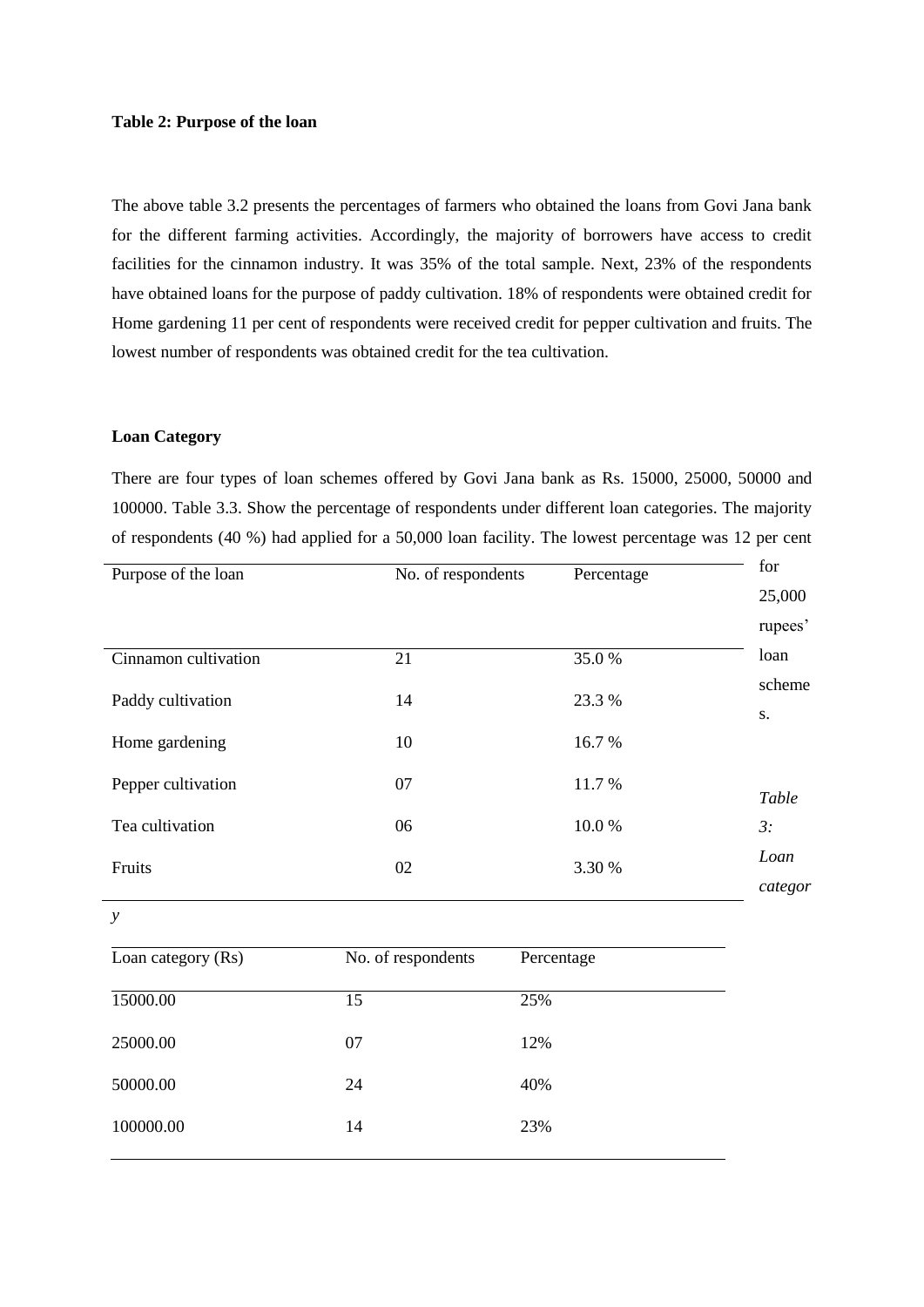### **Credit Utilisation Behaviour**

Most importantly, this study has analysed the credit utilization behaviour of credit borrowers. The respondents were asked to explain how they have used borrowed loans for agricultural purposes as the loan schemes have been designed and issued for agricultural purposes. Following table 3.4 shows the percentage of respondents according to their credit utilization behaviour.

| N <sub>o</sub> | Percentage |
|----------------|------------|
| 15             | 25%        |
| 21             | 35%        |
| 24             | 40%        |
|                |            |

Table 4: Credit Utilisation Behaviour of the Respondents

Accordingly, the credit was fully utilized only by 25 per cent of credit receivers for the purpose for which the credit was obtained. The farmers fully utilized that loan for replanting and extending the cinnamon, tea and pepper cultivations. The loan was utilized to bear the expenses of land preparation, purchase new plants, transport them and labour cost for land preparation and planting them. As well as the entire quantity was utilized for the paddy harvesting process and for fruits, mainly bananas and pineapples. The other 35 per cent of credit receivers from among respondents partially utilized the credit facility. The most partially used credit scheme was the home gardening credit facility. A very little amount of loan was utilized for the home gardening and the rest of the percentage was used for personal things like release their pawing, family consumption. Most importantly, it has been observed that the majority (40%) of respondents have misutilised the borrowed loan amount without investing for agricultural activities, but for other productive and personal purposes. The productive purposes were the starting new business (Plant nursery, grocery shops, fish drying business), and other personal purposes were included as the release of their pawing, to pay another loan and education for their children.

Anyhow, the research findings of Pongen *et al*.,(2019) also have revealed that the majority of borrowers are not fully utilized the loan amount per se activities and according to them only the 35% of respondents fully utilized loan facilities for their intended purposes. Only 9.17% of borrowers invested the entire loan for other productive businesses while 49% of loan receivers partially utilized their loan for productive purposes as well as unproductive purposes and 6.66% of respondents totally misutilised that loan.

# **Factors affect the Credit Utilization Behaviour of the Respondents.**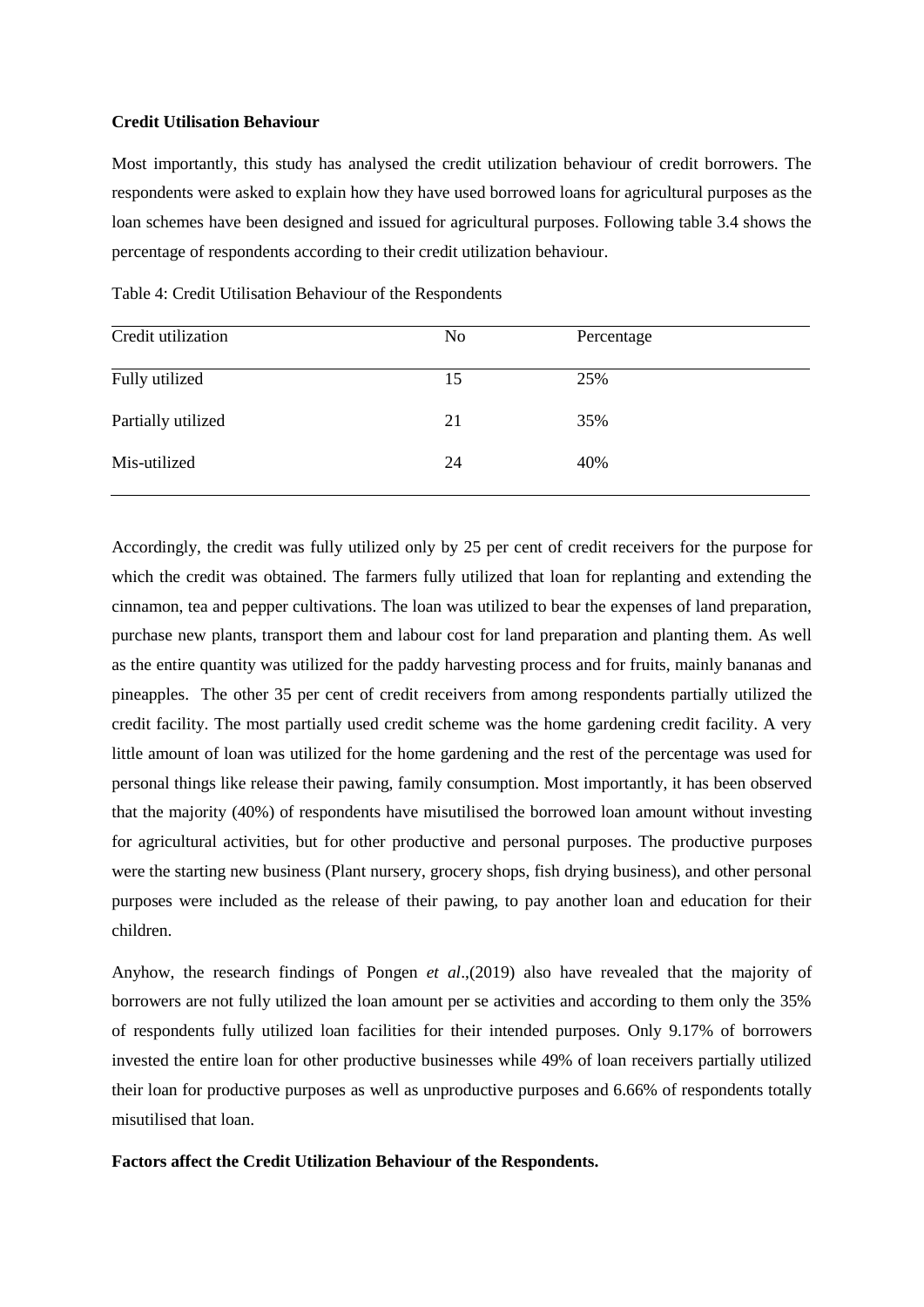Most importantly, this study intended to analyse the factors which affect the credit utilization behaviour of the farmers. Furthermore, we observed whether there is any significant association between the socio-demographic characteristics of the borrowers and their credit utilization behaviour using chi-square analysis. According to the analysed data, there is no significant relationship between the credit utilization behaviour of the borrowers with their age (0.334), educational level (0.807), income level (0.696), loan size (0.444), and purpose of the loan (0.053). However, the family size of the borrowers has shown a significant association with the credit utilization behaviour of the borrowers. In support of these findings, Yomi-Alfred (2015) also revealed that credit size has not a significant relationship with credit utilization behaviour. In contrast to these findings, Godara and Singh,(2019) and Pongen *et al*. (2019) have revealed the significant positive association between the credit utilization behaviour of borrowers with their age, income level and socioeconomic status. In addition, Yomi-Alfred (2015) also concluded that educated farmers are better in credit utilization compared to non-educated farmers showing the impact on education level on the credit utilization behaviour.

| Determinant                       | Significance | Test  | Decision                                                                                                |
|-----------------------------------|--------------|-------|---------------------------------------------------------------------------------------------------------|
| factors                           | value P      | value |                                                                                                         |
| Age                               | 0.334        | 9.103 | The age of the borrowers does not have any impact on<br>their credit utilization behaviour.             |
| Education Level 0.807             |              | 3.011 | The education level of the borrowers does not have any<br>impact on their credit utilization behaviour. |
| Family size                       | 0.016        | 24.84 | Family size of the borrowers does have an impact on<br>their credit utilization behaviour.              |
| Income Level                      | 0.696        | 5.564 | Income levels of the borrowers do not have any impact<br>on their credit utilization behaviour.         |
| Loan size                         | 0.444        | 5.81  | Loan size of the borrowers does not have any impact on<br>their credit utilization behaviour.           |
| Purpose<br>of the $0.530$<br>loan |              | 9.022 | Purpose of the loan requested does not have any impact<br>on their credit utilization behaviour.        |

*Table 5: Factors that affect the credit utilization behaviour*

chi-square test 0.05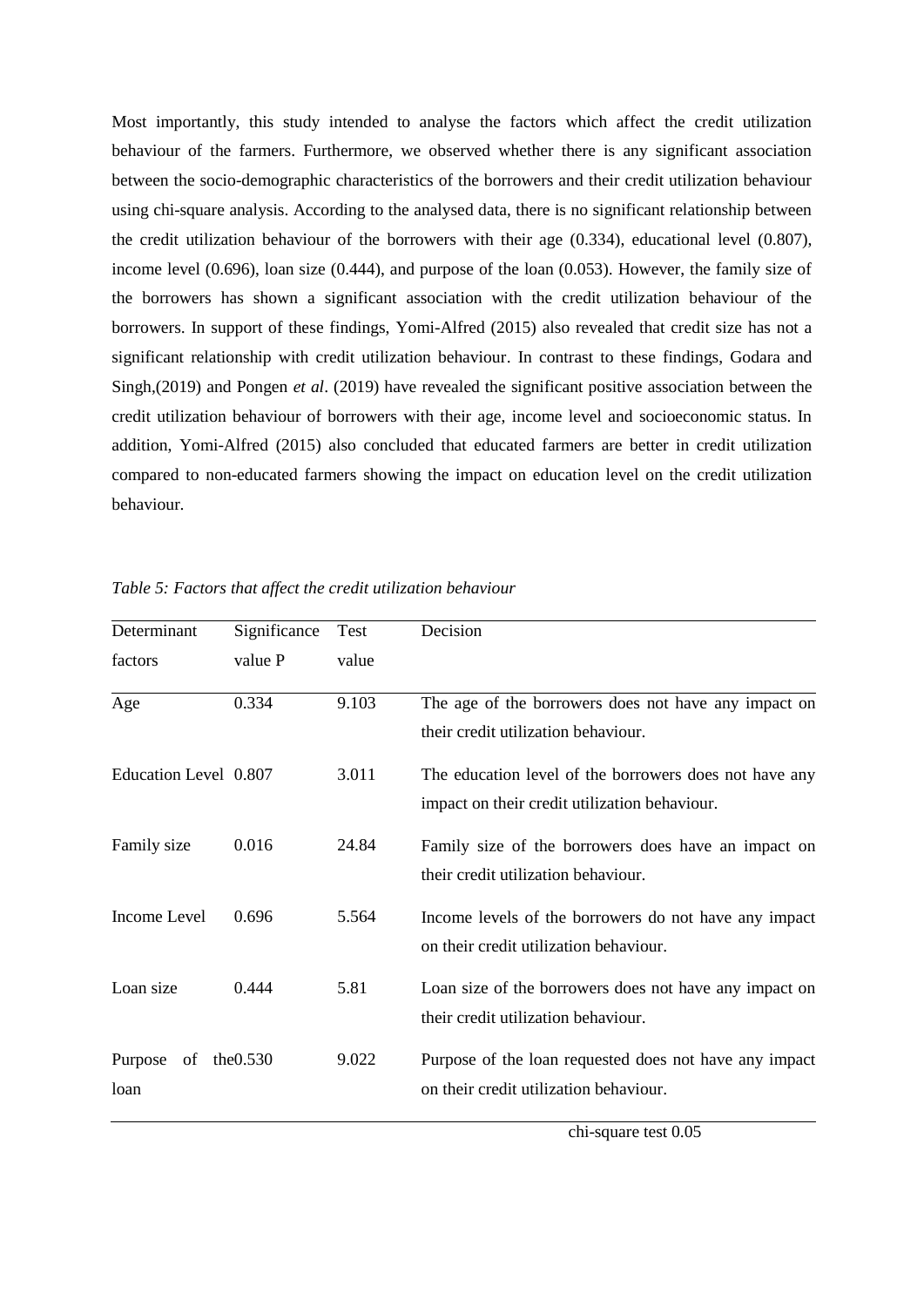# **The Financial Literacy Level of the Respondents in** *Kamburupitiya* **DS Division**

In order to measure the Financial Literacy of the loan borrowers, we used 13 variables and conducted a reliable analysis to increase the validity of research findings. The computed Cronbach's alpha score is 0.884, which is higher than 0.7, indicating that the variables we used in the questionnaire have adequate to measure the financial literacy of the respondents. In this study, the financial literacy level was measured by considering awareness level about basic financial matters. Five points Likert scale were used to measure the awareness levels ranging from Excellent, Good, Average, Poor and Very poor and allocated the marks accordingly 1 to 5. Then three categories were demarcated as High (47- 65), Moderate (27-46) and Low (13-26) by the considering mean value of the marks.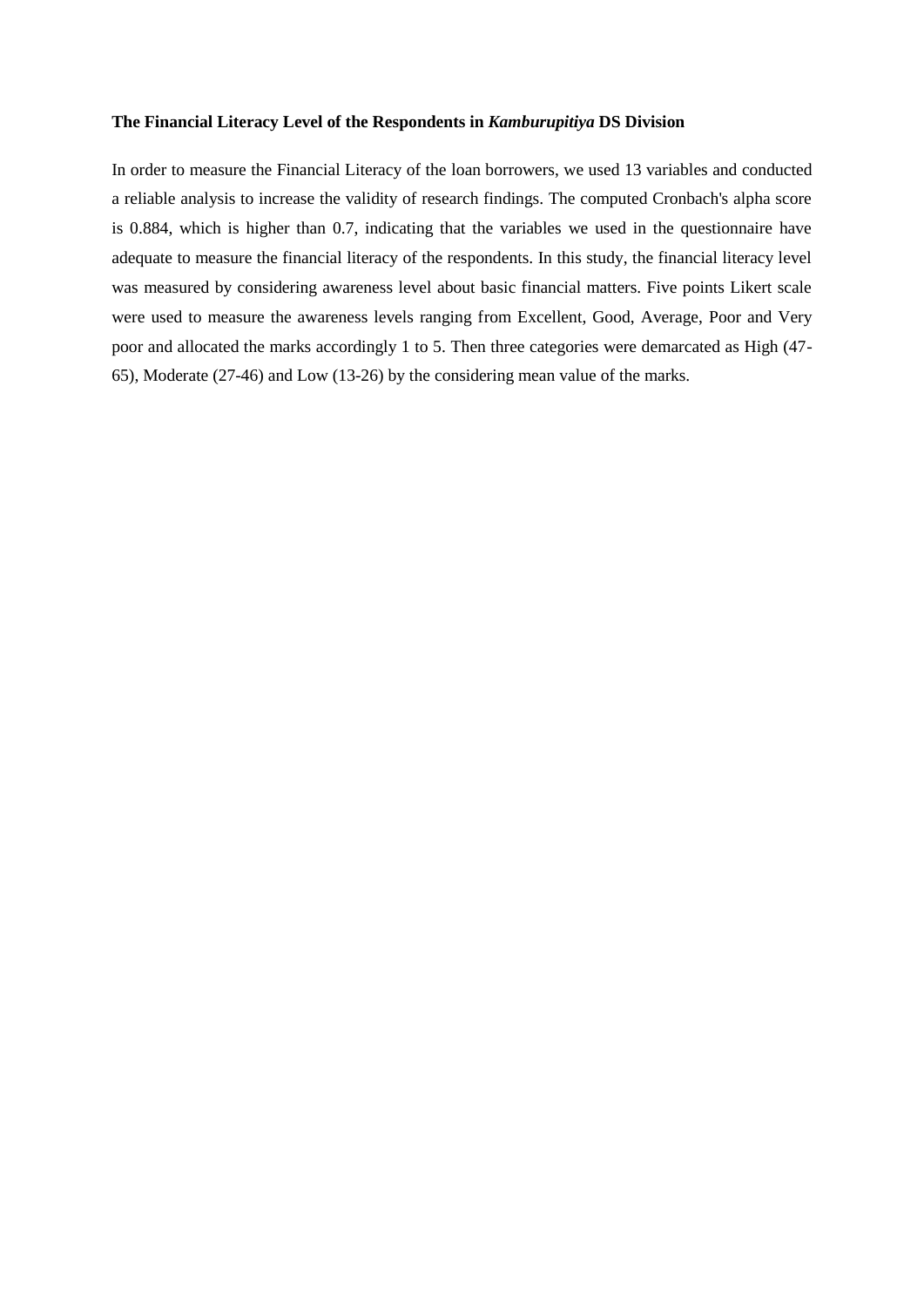### *Table 6: Financial literacy level*

|                 | Financial literacy level | No | Percentage |       |        |
|-----------------|--------------------------|----|------------|-------|--------|
|                 | High                     | 10 | 17%        |       |        |
|                 | Moderate                 | 39 | 65%        |       |        |
| Based on the    | Low                      | 11 | 18%        | above | table. |
| the majority of |                          |    |            | loan  |        |

borrowers have a moderate level of financial literacy in the *Kamburupitiya* area (65 %). Moreover, 18 per cent of the borrowers have a lower level of financial literacy while 17 per cent of respondents had a higher level of financial literacy. Incompatible with these findings, Aggarwal et al, (2014) have shown that 37 per cent of farmers in Punjab have moderate financial literacy while 47 per cent of farmers have higher financial literacy. Therefore, it is obvious that the majority of farmers who obtained financial assistance were neither very poor nor fluent in financial literacy.

# **Awareness of basic financial matters.**

The following figure shows the different categories of financial awareness in *Kamburupitiya* area. In this study, we aimed to analyse the awareness of respondents in regards to all financial transactional activities, payments procedures and management of bank accounts.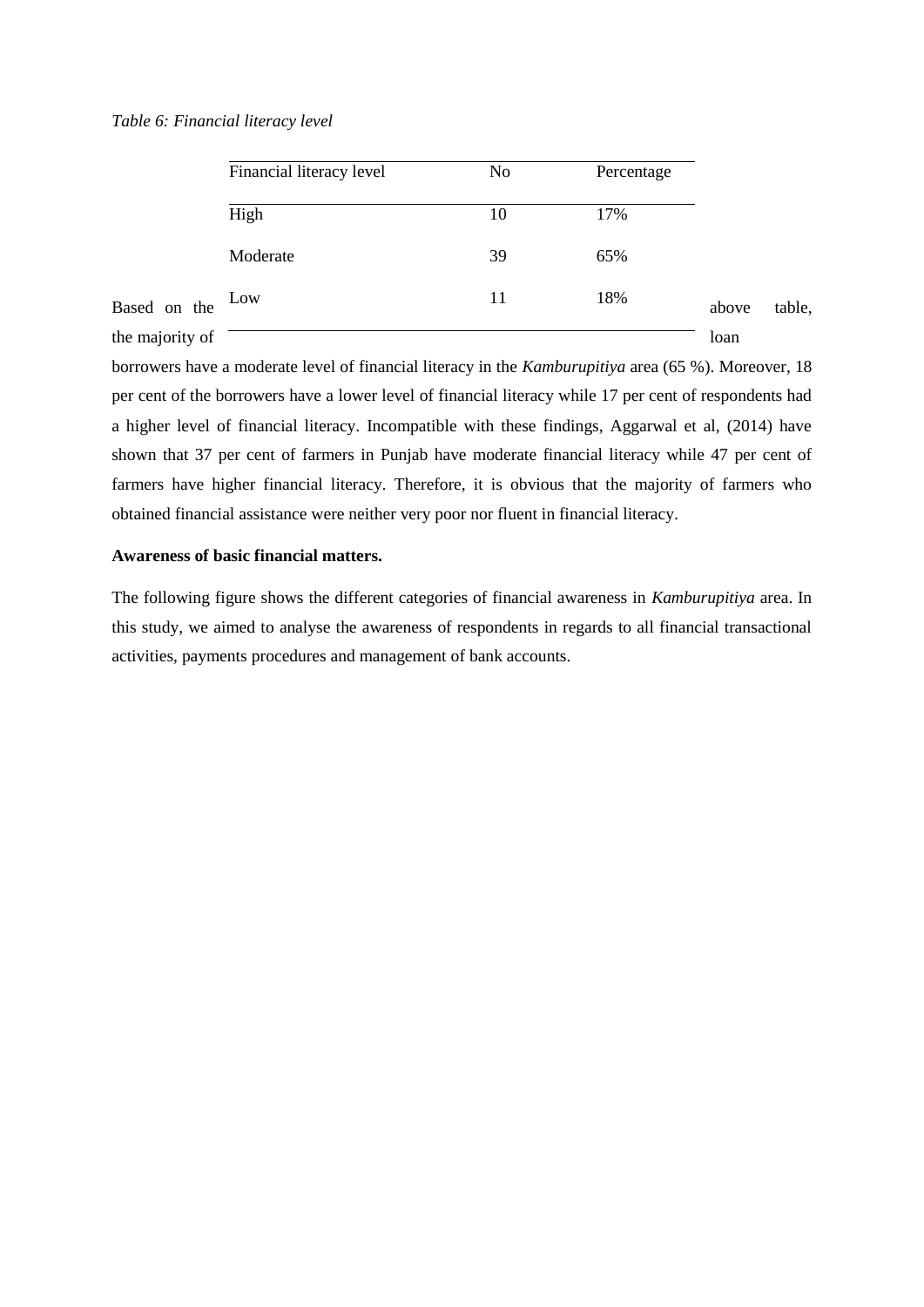

According to the research findings, the respondents have sound knowledge about various types of bank accounts (mean value 4.05), filling out the bank slips when transactions (mean value 3.92), and consequences of delay the repayments (mean value 3.73), they have very poor knowledge about online transactions (mean value 1.32), cheque transactions (mean value 2.13), and have low competency about maintaining bookkeeping (mean value 2.23). The Awareness of other financial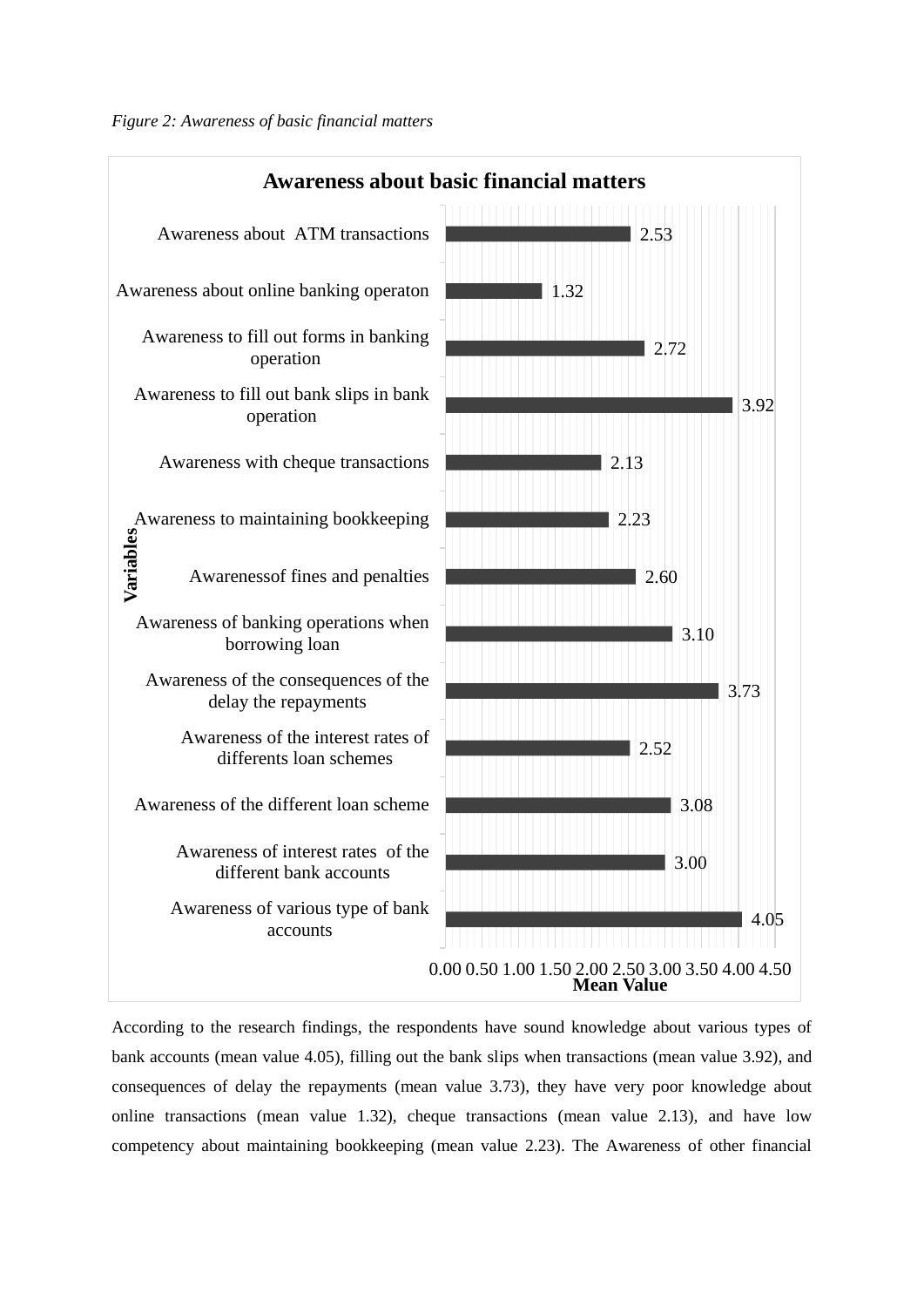matters was fair. Moreover, we analysed the impact of social-demographic characteristics of borrows on their financial literacy level. The following table shows the research findings on that.

# **Factors Affect the Financial Literacy Level of the Respondents**

*Table 7: Significance of factors that affect the Financial Literacy Level*

| Determinant     | Significanc Test |        | Decision                                                                                      |
|-----------------|------------------|--------|-----------------------------------------------------------------------------------------------|
| factors         | e value P        | value  |                                                                                               |
| Age             | 0.071            | 14.42  | Age of the respondents does not have any impact on<br>their financial literacy level.         |
| Education Level | 0.001            | 18.114 | Education level of the respondents does have any impact<br>on their financial literacy level. |
| Income Level    | 0.012            | 18.191 | Income level of the respondents does have any impact on<br>their financial literacy level.    |

chi-square test 0.05

According to research findings, the education level and income level of the farmers have a significant impact on financial literacy level. Anyhow, the age of the respondents has not any significant impact on the financial literacy level of the farmers. Similar to this research finding, Aggrawal *et al.,* (2014) and Bhushan, medury (2013) also revealed that Education and income has a strong positive relationship with financial literacy, but age has not significantly impacted financial literacy. Nevertheless, Ravikuma *et al*, (2013) elicited, age, education, Experience, farm income, size of landholding, years of relationship with the bank, frequency of bank visit and bank account has a positive impact on the financial literacy of farmers. Moreover, Widhiyanto *et al*,(2018) find that age is negatively and significantly affected to the financial literacy level of the farmers. As Gaurav (2010) found, age has a significant positive effect on financial literacy. Older people are generally more financially literate. However, financial literacy is of no importance to education. As Luzardi and Tufano (2009) found, age significantly affects financial literacy and adults show lower financial literacy.

**Relationship between Financial Literacy and Credit Utilization Behaviour of the Farmers in**  *Kamburupitiya* **DS Division**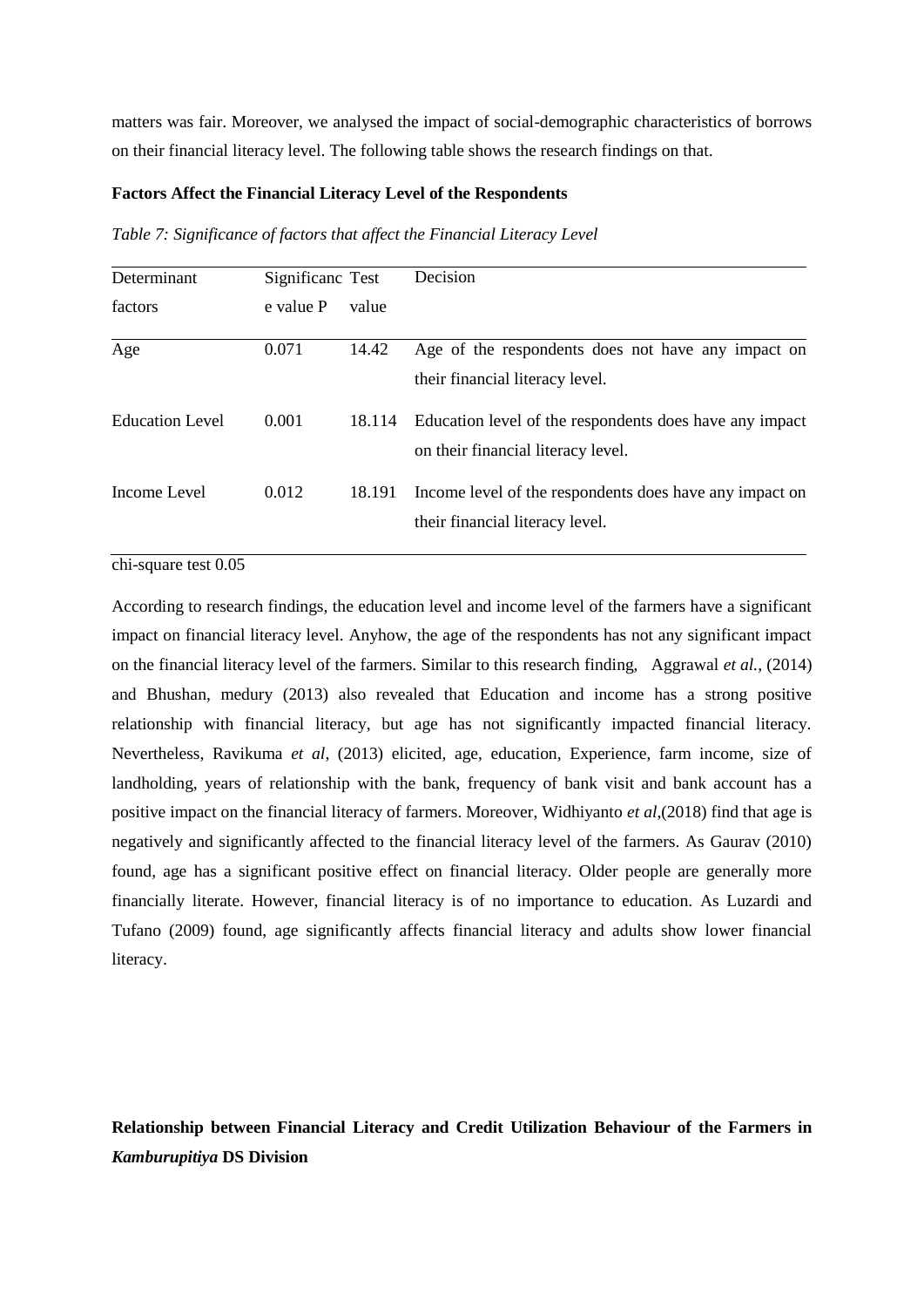The intention of this study was to determine the relationship between the dependent variable which is financial literacy, and each of the other independent variables. Correlation is a statistical approach for demonstrating the strength of pairs of variables.

It is used to investigate the relationship between the independent and dependent variables.

The correlation test was conducted at the 5% level of significance. According to the chi-square analysis, there is no significant relationship between financial literacy level and credit utilization behaviour of the farmers in *Kamburupitiya* DS Division. The chi-square value was 0.54 (P-Value > 0.05). The negative relationship between financial literacy and payday loan use in the United States (Kim and Lee, 2018).

# **Table 8: Relationship between Financial Literacy and Credit Utilization Behaviour**

| Value              |                      | Df | Asymptotic   |        |
|--------------------|----------------------|----|--------------|--------|
|                    |                      |    | Significance | $(2 -$ |
|                    |                      |    | sided)       |        |
|                    |                      |    |              |        |
| Pearson Chi-Square | $3.071$ <sup>a</sup> | 4  | .546         |        |
|                    |                      |    |              |        |

# **chi-square test 0.05**

# **CONCLUSION**

This research revealed a few important research implications. The research found that the majority of farmers in *Kamburupitiya* have moderate knowledge about the basic financial matters and have sound knowledge about various types of bank accounts, filling out the bank slips when transactions, and consequences of delay the repayments, they have very poor knowledge about online transactions, cheque transactions, and have low competency about maintaining bookkeeping. Education and income significantly affect financial literacy. Age does not significantly impact the financial literacy of the farmers in *Kamburupitiya* DS division.

Moreover, the credit was fully utilized by 25% of farmers for agricultural purposes, and 35% of farmers partially utilized the loan and 40% of farmers totally misutilised the loan. Furthermore, Age, education, loan size, income, the purpose of the loan has not any significant impact on the loan utilization behaviour of the farmers. However, family size has a significant impact on credit utilization behaviour.

In addition, we couldn't see any significant impact of financial literacy on the credit utilization behaviour of the farmers in *Kamburupitiya* S division.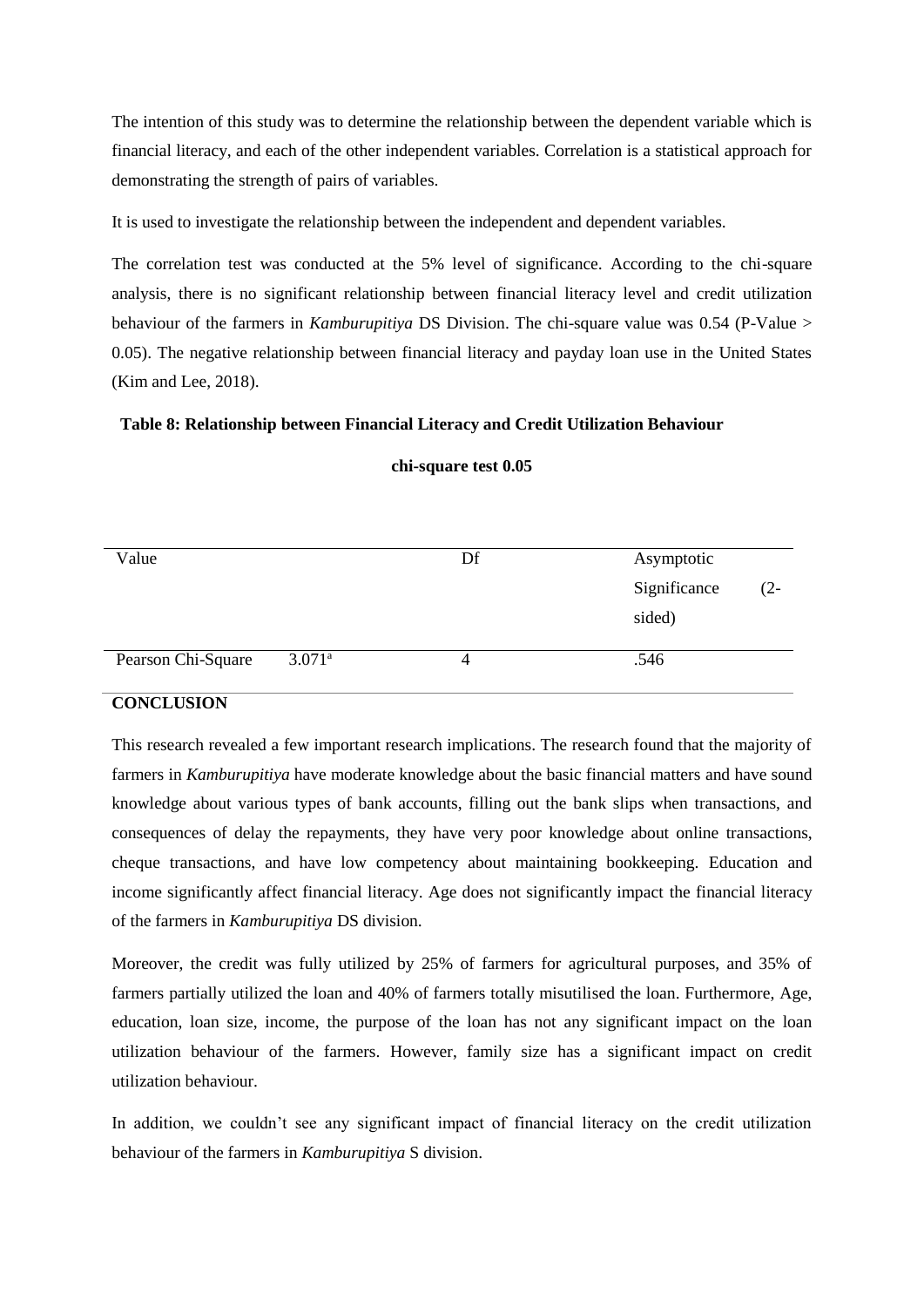Anyhow, there were some limitations regarding this research. The first is that some people are reluctant to provide information on loans and loan utilization. Another limitation was difficult to meet the farmers at the daytime because they are busy with the field in the day time. There are opportunities to do further research on the provincial and whole Sri Lankan context.

# **Recommendation and future direction**

There are some specific suggestions that have been made by this study based on the information collected through primary and secondary data. The establishment of an effective and efficient relationship between financial institutions and farmers to minimize the problems faced by a farmer during financial operations has been suggested as the main initiative to improve financial literacy. Furthermore, organizing awareness programs to improve financial literacy and organizing a workshop to improve knowledge on budgeting and bookkeeping through extension agents also will be effective strategies to improve financial literacy among farmers.

In addition, financial institutions can communicate about their financial products through mass and social media to give awareness to farmers such as television and radio stations. Moreover, the provision of an incentive program for effective loan utilization when farmers borrow loans will be a more effective approach to minimize misutilisation of the loan. More importantly, field officers should develop a sound monitoring and tracking system with regular visits to their farmers. Furthermore, policies should be implemented to incorporate financial knowledge to all levels of the education system and farmers' loan schemes should coordinate with the poverty alleviation programs and farmers' empowerment programs.

### **REFERENCES**

- Aggarwal, N., Gupta, M., & Singh, S. (2014). Financial Literacy among farmers: Empirical evidence from Punjab. *Pacific business review international*, *6*(7), 36-42.Bhushan, P. and Medury, Y., 2013. Financial literacy and its determinants.
- Ashaari, N. N. B., & Yusof, Z. B. M. (2019). Relationship between Financial Literacy and Its Component: A Research on Working Women. *Asian Journal of Probability and Statistics*, 1- 6.

Department of census and statistics http://www.statistics.gov.lk/

Gaurav, S., & Singh, A. (2012). An inquiry into the financial literacy and cognitive ability of farmers: Evidence from rural India. *Oxford Development Studies*, *40*(3), 358-380.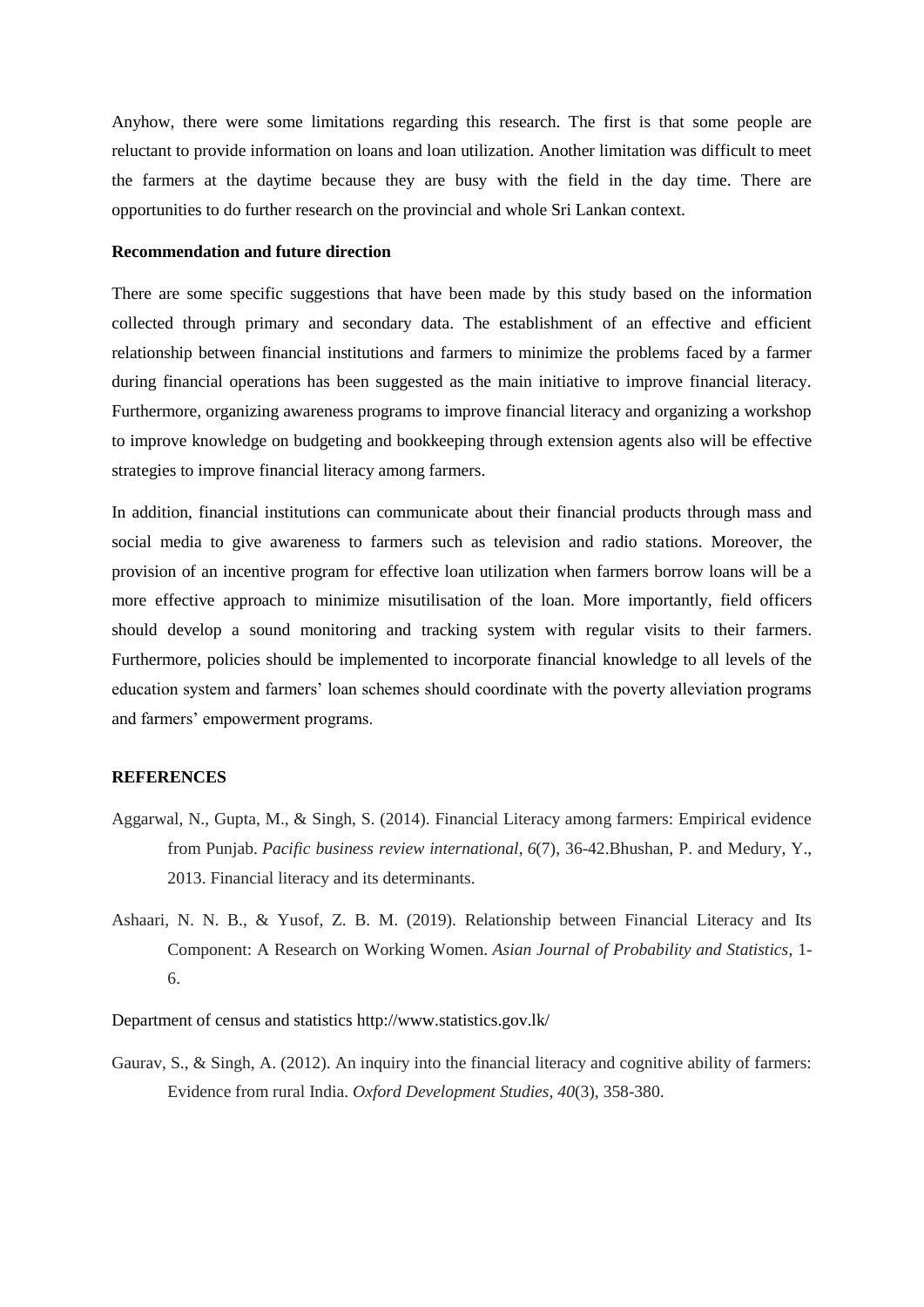- Gliem, J. A., & Gliem, R. R. (2003). Calculating, interpreting, and reporting Cronbach's alpha reliability coefficient for Likert-type scales. Midwest Research-to-Practice Conference in Adult, Continuing, and Community Education.
- Grant, A.N., 1986. Defining literacy: Common myths and alternative readings. *Australian Review of Applied Linguistics*
- Khatun, M. N., Mian, M. R. U., & Khatun, M. A. (2014). Credit utilization and repayment behaviour of the farmers: An empirical study from Kushtia district of Bangladesh. *J. Sylhet Agril. Univ*, *1*(2), 279-287.
- Kim, K.T. and Lee, J., 2018. Financial literacy and use of payday loans in the United States. *Applied Economics Letters*, *25*(11), pp.781-784.
- Lusardi, A., & Tufano, P. (2015). Debt literacy, financial experiences, and overindebtedness. *Journal of Pension Economics & Finance*, *14*(4), 332-368.
- Lusardi, A., & Mitchell, O. S. (2008). Planning and financial literacy: How do women fare?. *American economic review*, *98*(2), 413-17.
- Moahid, M., & Maharjan, K. L. (2020). Factors affecting farmers' access to formal and informal credit: Evidence from Rural Afghanistan. *Sustainability*, *12*(3), 1268.
- Nunoo, J., & Andoh, F. K. (2011). *Sustaining small and medium enterprises through financial service utilization: does financial literacy matter?* (No. 323-2016-11592).
- Ombogi, G. O. (2015). *The relationship between financial literacy and loan performance amongst customers of deposit taking microfinance institutions in Kajiado county* (Doctoral dissertation, University of Nairobi).
- Oni, O., Nkonya, E., Pender, J., Phillips, D., & Kato, E. (2009). Trends and drivers of agricultural productivity in Nigeria.
- Pongen, L. Y., Godara, A. K., & Singh, S. P. (2019). Cooperative bank loan utilization behaviour of farmers in Nagaland. *International Journal of Advanced Research in Management and Social Sciences*, *8*(7), 8-12
- Ravikumar, R., Sivakumar, S. D., Jawaharlal, M., & Theodore, R. (2013). Assessment of Farm Financial Literacy among Jasmine Growers in Tamil Nadu. *FROM THE EDITOR'S DESK*, *25*(2), 5054.
- Taft, M. K., Hosein, Z. Z., Mehrizi, S. M. T., & Roshan, A. (2013). The relation between financial literacy, financial wellbeing and financial concerns. *International journal of business and management*, *8*(11), 63.